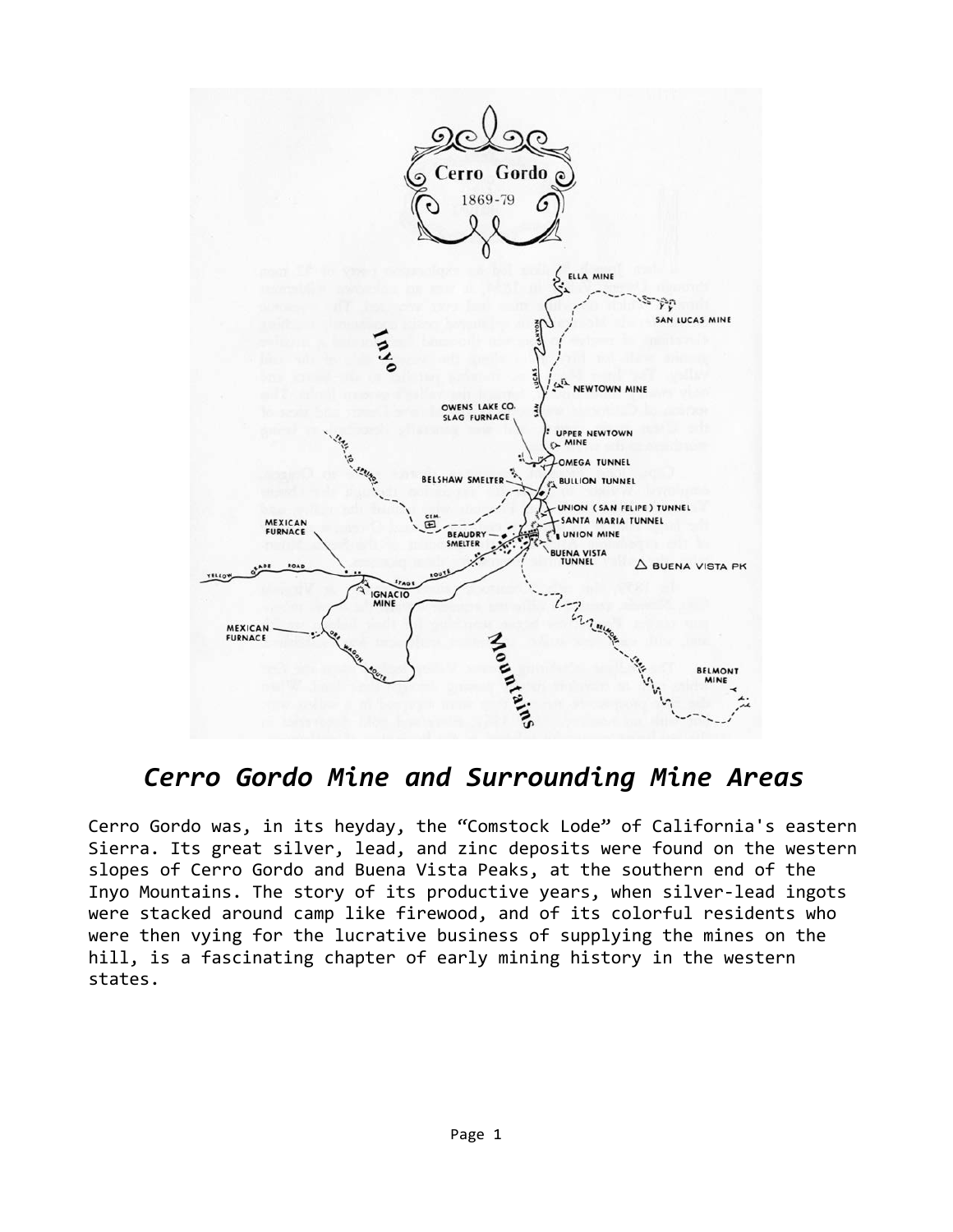## **The Early Years**

The actual date and circumstances surrounding the discovery of silver in the Inyo Mountains east of Owens Lake are obscure. The deposits of rich ore were recorded as being discovered in 1865 by Pablo Flores and several unnamed Mexican companions. Although the date may be uncertain, mines bearing Spanish names from the earliest days provide evidence of Mexican discovery.

Situated near the summit of Buena Vista Peak at an elevation of 8,500 feet, the isolated mining outpost became known as Cerro Gordo, meaning *Fat Hill* in Spanish, the reference meaning that it was fat with silver. The principal mines at this time were the San Lucas, San Ygnacio, San Francisco, and San Felipe. Within four years, the number of mining claims would increase to over seven hundred.

During this initial period, claims were worked on a small scale for immediate results. Surface discoveries were developed by irregular trenches and open pits which followed the natural course of the veins with no apparent plan in mind. This was commonly referred to as "coyote mining", because of the similarity in appearance to the diggings of that animal.

The early miners processed their ore in crude adobe and stone ovens called *vasos*. These primitive furnaces directed the heat from the open-hearth interior across the ore and reflected it downward to the low floor, rather than heating from directly below. The ore was thus "roasted" until the silver melted and was extracted.

Cerro Gordo's ore was of such high quality that even the vasos extracted a larger amount of silver than was expected. Although word of their success attracted a few American prospectors, little effort was directed toward underground development of the deposits. The miners on this mountain had no capital except for their own labor with which to develop their mines. Other obstacles also restricted Cerro Gordo's growth, these being mainly the ruggedness of the terrain, scarcity of water on the mountain, and the location remote from any settlement with a large population for provisions and supplies.

Unlike other boom towns of its day, Cerro Gordo did not come into being overnight. To the contrary, the mining camp high in the Inyos seemed almost reluctant to become California's greatest silver producer. The first real efforts to develop any of the claims were made on the San Lucas mine in 1866 by José Ochoa, who was extracting about 1½ tons of ore every 12 hours. The silver ore was then transported in sacks by pack animals to the Silver Sprout Mill a few miles west of Fort Independence. It was probably these shipments of silver ore, yielding \$300 per ton, that first attracted the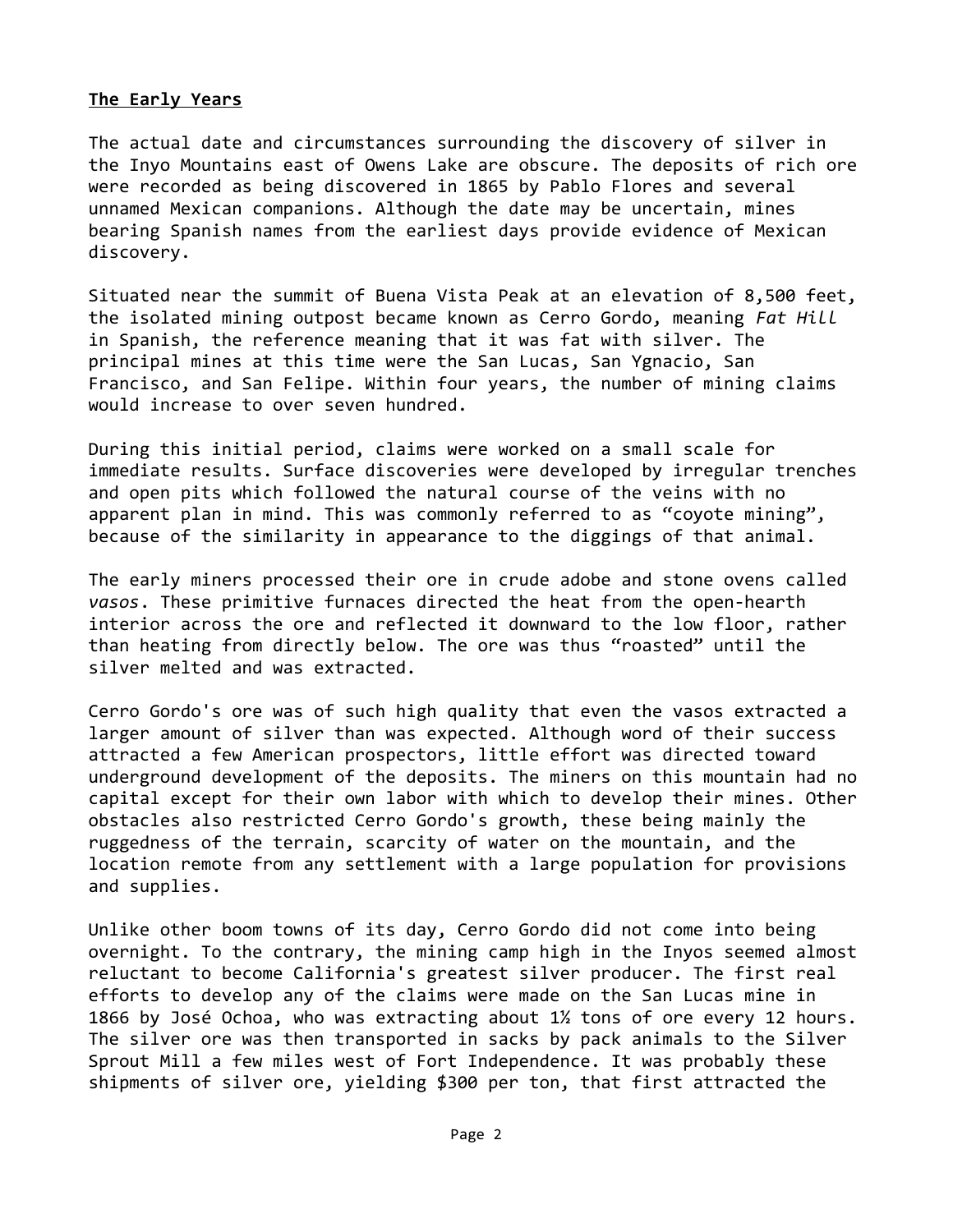attention of Victor Beaudry, a successful merchant at Fort Independence. A former "49er", Beaudry was well acquainted with mining both gold and silver.

Impressed with the quality of the ore from the San Lucas mine, Beaudry was convinced that Cerro Gordo was not just another run-of-the-mill mining venture. Despite the lack of excitement usually generated around a new mining camp on the threshold of a possible boom, Beaudry opened a general store at Cerro Gordo in 1866. He began to acquire mining properties by foreclosing on overdue accounts. Judgments against those mine owners in default of their debts gave Beaudry interests in the San Lucas, Union, San MORTIMER BELSHAT mentered Core Gode hom



Felipe, and several other mining prospects. His newly acquired interest in the Union Mine would later involve him in a partnership with a man who would soon transform Cerro Gordo from an obscure mining camp to a roaring silver producer. This man was Mortimer Belshaw.

## **The Productive Boom Years**

Leaving his family in San Francisco behind, Belshaw arrived at Cerro Gordo in April, 1868. He was impressed with the rich silver quartz veins, and amazed that the eager miners were discarding any ore worth less than \$200 per ton. However, it was the deposits of galena (silver-lead ore) that



Author's illustration of the Belshaw blast furnace was Autoors nuusration of toe bestouw otast furnace was<br>taken from verbal descriptions given in state miner-<br>alogist reports and methods of furnace construction common to the period.

Belshaw sought, as he knew that this held the key to Cerro Gordo's riches. Belshaw knew how essential lead was in the smelting of silver ore. He concluded that whoever built a smelter and controlled the galena deposits would also control all of Cerro Gordo's silver ores, and the riches that the mountain could bring. Belshaw brought the first wagon load of silver to Los Angeles in June, 1868 (which population then was around 5,200). A wagon load of silver bullion was hard to ignore, and word of Cerro Gordo's riches soon began to spread. From there, the silver was shipped by steamboat to San Francisco where Belshaw had financial connections.

Having access to the capital necessary to carry out his plans, Belshaw set out to control the flow of silver from Cerro Gordo. The first obstacle to overcome was the rugged terrain up from the Owens Valley. Before heavy mining and smelting equipment could be shipped to the town, a road would have to be located and graded in the steep and treacherous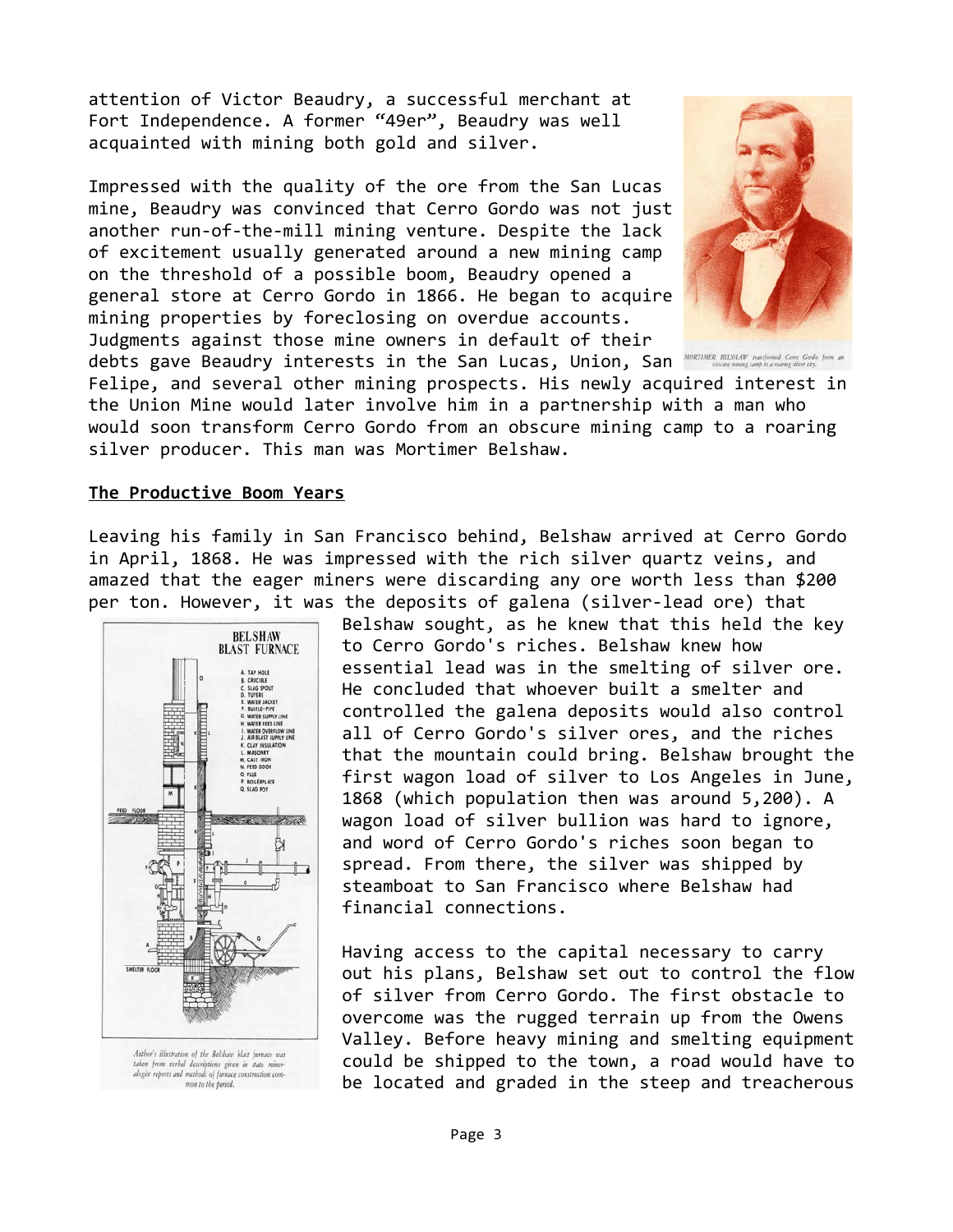Inyo Mountains. Under Belshaw's supervision, a road was completed by July, 1868. Taking its name from the yellow rock formations along the way, the "Yellow Grade" road carried all traffic up to and down from the mountain. Belshaw, ever the entrepreneur, built a gate in the canyon narrows, and began collecting tolls on everything that entered or departed Cerro Gordo.

Prior to Belshaw's arrival, all ore smelting was done in the primitive vasos, or the newer reverberatory furnaces, which were an improvement over the vasos. Belshaw, with other operatives, invented the blast furnace, which from then on was used not only at Cerro Gordo, but as the news spread of this highly efficient furnace, at many established mining camps in the new mining areas. During this period of mining development, the enterprising Belshaw conducted mining examinations and carried out metallurgical experimentation which resulted in successful smelting on a commercial scale. The year 1868 was to be a great transition period for Cerro Gordo, and was to be followed by over 7 years of unequaled prosperity.

Regular shipments of silver bullion began arriving in Los Angeles in December of 1868. Each ingot was 18 inches long, weighed around 85 pounds, and depending on silver content, was worth around \$35 (\$625 in 2019 dollars). For the first time, Cerro Gordo was being hailed as another "Comstock Lode". Across the network of burro trails came a constant parade of pack animals bringing wood, charcoal, food, clothing, hardware, the much needed water (which went for \$0.10 per gallon, or almost \$2 per gallon in 2019 dollars), and other supplies to the townspeople and the furnaces. The scarcity of water on and around the mountain would plague the miners, the mine owners including Belshaw, and the blast furnaces throughout the early life of Cerro Gordo until it became pumped from the mine depths by steam engine. In the high lonesome desert, water is the primary essential without which little business can be done.



Part of 18,000 bullion bars backed on Owens Lake shores awaiting<br>the wagon roads to dry.

As well, for human mining activities, fuel was the other essential which, at the beginning of the Cerro Gordo mining boom, was readily available. But, as time marched onward, the local pinyon pine forest clear cutting resulted in scarcities of fuel wood, and of suppliers having to travel ever farther in search of viable wood. In the peak of its boom years, wood resources changed to supplying charcoal to the smelter furnaces, as charcoal was a lighter and more

condensed source of fuel. All the pinyon trees in the Inyos were clear cut and slashed in those boom years. At Cerro Gordo's boom peak, the forests of trees across the Owens Valley, high up in the Sierra Mountains were subject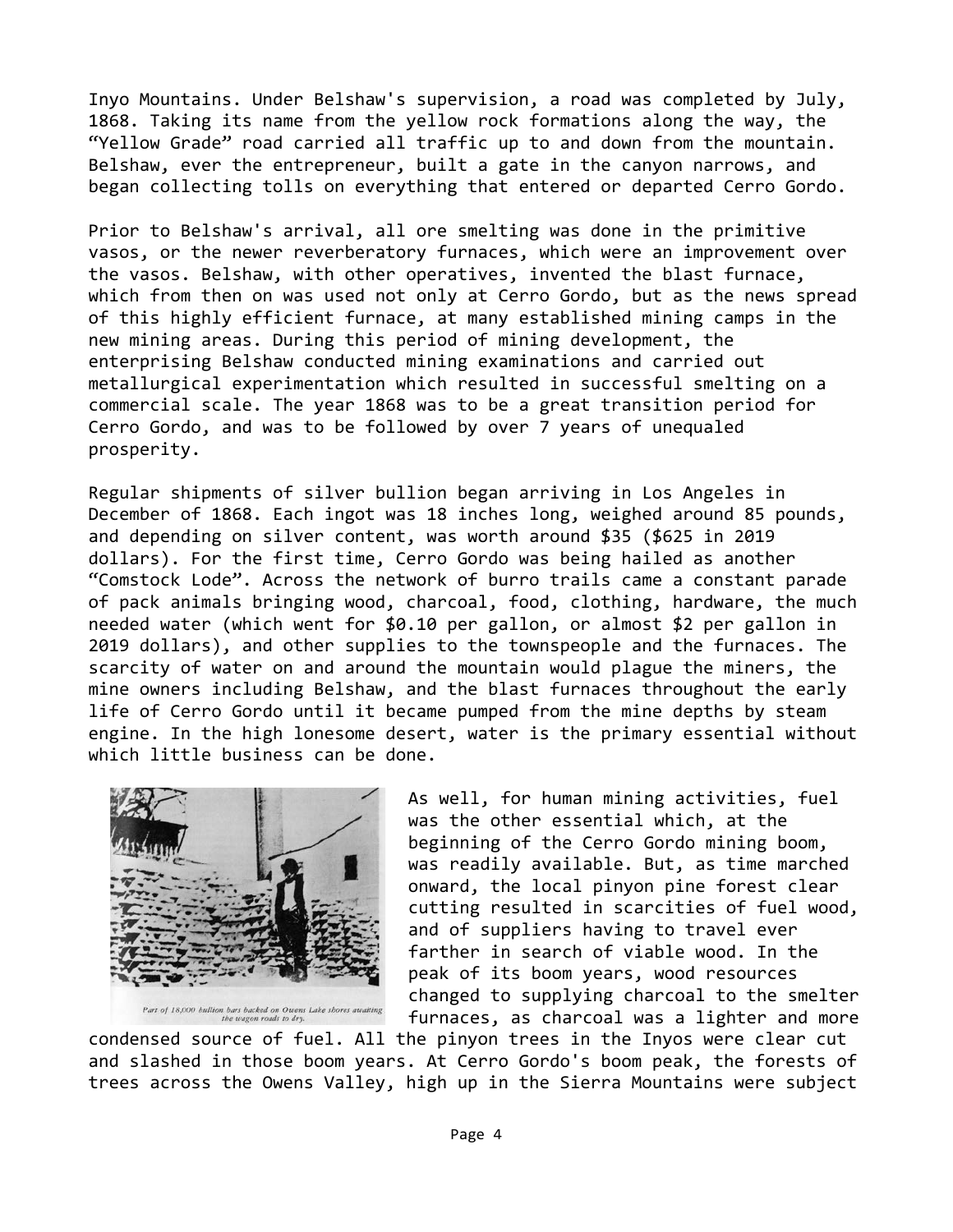to such cutting in the pursuit of smelting the wealth of silver for the mine owners. Environmental awareness was nowhere in the vocabulary of the capitalist business owners at this time. It was all about reaping the mineral bounty there and then. Evidence of the forest damage can still be seen today, 150 years later, in the Inyo as well as the Sierra Mountains.

Cerro Gordo, and the resulting trade north and south from the Owens Valley brought instant prosperity to Los Angeles (a small town then), and by the end of 1869, 340 tons of of silver bullion had passed through the young city. Cerro Gordo's silver ingots became a common sight in the City, and were proudly displayed at most hotels and banks, and many businesses along Main and Spring Streets in downtown Los Angeles. Many Los Angelenos could describe, in some detail, the goings-on and affairs at the distant mines way up at Cerro Gordo. Indeed, some had investment money in favor of silver discoveries. As well, many "city prospectors" found easy pickings selling trumped up grubstakes for a remote place known as Cerro Gordo. Many a bogus prospect was hawked to unsuspecting city people with a few dollars to spare, as Cerro Gordo mine tunnels, shafts, and stopes were being sold for so many dollars per foot regardless of silver ore content. Such hucksters were also miners in a sense, except that they spared their backs and didn't get their hands dirty. They mined the wallets of both the wise and the foolish. In the boom times, anything is possible, and such was the financial impact of the largest silver strike in California's history. As is the case with all natural mining endeavors in history, the boom does not come without the inevitably ensuing bust. The boom was a moment in history that never came before, and would never come again.

## **The Eventual Decline Years**

As is the case with just about every mineral mine that ever was, Cerro Gordo's silver lodes became less and less cost effective to mine, and mining activity declined. It is an on-again off-again story. Lead mining became profitable during World War One. But the war ended, and mining declined yet again. Later, newer mining technologies made it somewhat profitable to re-work the old ore dumps to extract the silver that the earlier prospectors had discarded. By August, 1921, a mill was operating again. However Cerro Gordo Mines was showing a total deficit of \$414,500 (\$6.3 million in 2019 dollars) at the end of 1922. The Great Depression was lurking just around the corner, and that eventually drove Cerro Gordo Mines into bankruptcy. By 1933, due to economics and the scarcity of new silver deposits, no important silver ore discoveries have since been made.

The boom and bust of Cerro Gordo lives on in history today, with a relatively easy drive up the "Yellow Grade", an 11-mile graded dirt road maintained by Inyo county to the town. The road is subject to the whims of Mother Nature, as She can unleash sporadic flash floods which can wash out